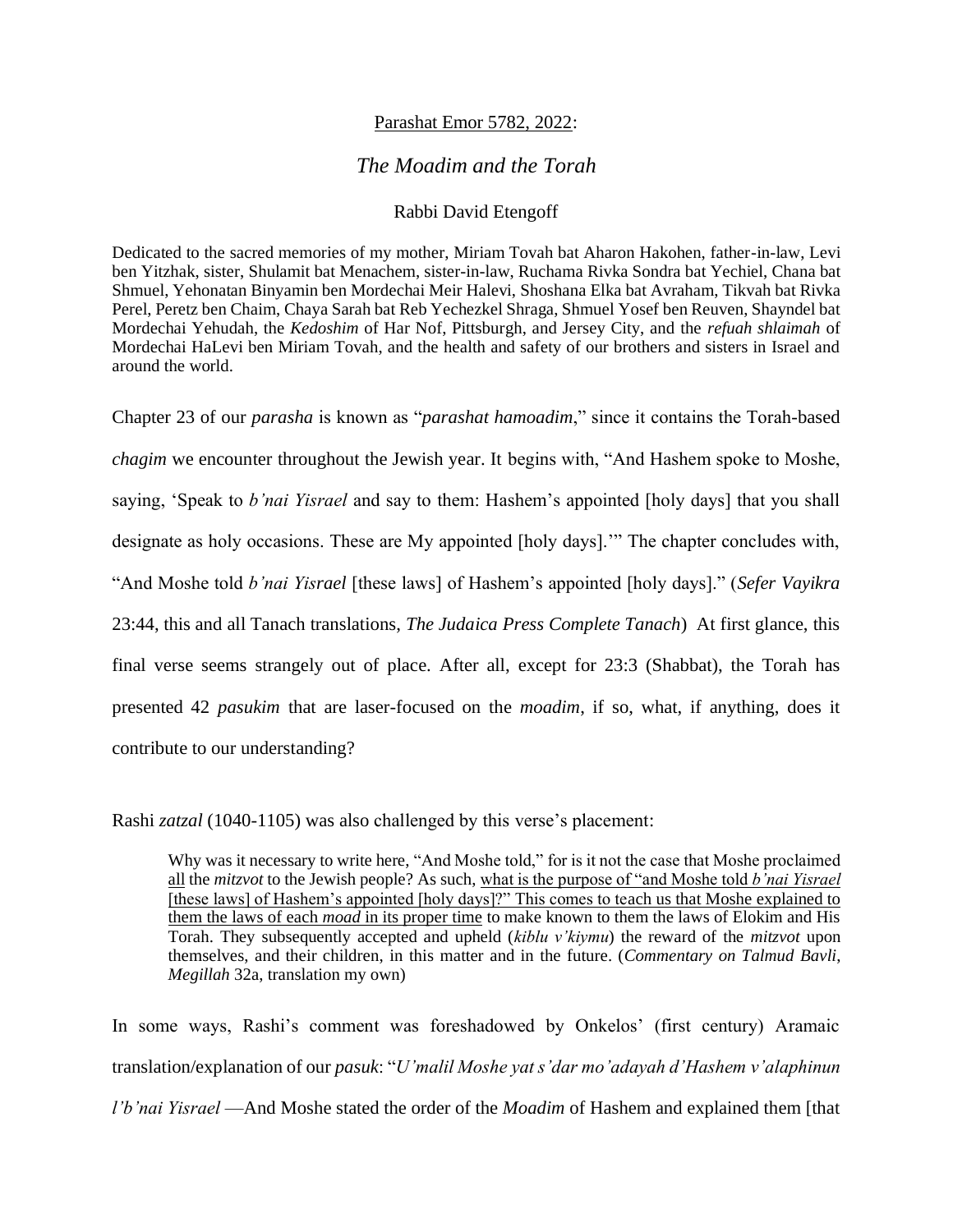is, their details] to the Jewish people." In sum, this verse is very significant, as it informs us that Moshe reviewed the calendrical order and meaning of the *moadim*, and taught the correct way to observe each one.

Closer to our own time, Rabbi Yeshayahu ben Avraham Ha-Levi Horowitz *zatzal* (the *Shelah HaKadosh*, c. 1555-1630) presented a cogent explanation of this verse that gives voice to the unique import of learning Torah on the *Moadim*:

It is necessary to learn Torah on *yom tov*…since *yom tov* is particularly chosen (*mesugal*) for this more so than any other day. As we learn in the *baraita* at the conclusion of tractate *Megillah* in *Talmud Bavli* (32a): "and Moshe told *b'nai Yisrael* [these laws] of Hashem's appointed [holy days]. Moshe established the practice for the Jewish people to ask questions and analyze the various matters associated with each day [that is *moad*]—the laws of *Pesach* on *Pesach* and so forth…" and this is the *din* (law) on each of the *moadot*. (*Shnei Luchot HaBrit*, *Commentary on Talmud Bavli*, *Succah*, *Perek Ner Mitzvah*, 51, this and the following passage, translation brackets and underlining my own)

The *Shelah HaKadosh* emphasized that the *moadim* are *mesugal* for learning Torah, a notion that he derived from our verse and the *baraita* he cited. He provided powerful support for this interpretation based upon a *drasha* for the first day of *Pesach* from Rabbi Yehoshua ibn Shu'eib *zatzal* (1280-1340) that speaks of the outstanding nature of learning Torah on Shabbat and Yom Tov:

When they gather in the synagogues and houses of study to pray and hear words of Torah on the *Shabbatot* and *Yamim Tovim*, this is more accepted and desired by the Holy One blessed be He [than any other days], since they have left their physical desires [for sumptuous meals] behind] and have come [instead] to hear words of Torah...this love is more beautiful than all other varieties of love [the Jewish people show to Hashem]…

In his *drasha*, Rav Shu'eib points to a *pasuk* from *Shir HaShirim* that further illustrates the great significance of Torah study: "How fair and how pleasant you are, a love with delights;" (7:7) wherein "delights" are a metaphoric reference for the Torah. May we be *zocheh* (merit) to experience this intimate attachment to Hashem's holy Torah, and may we ever find joy in its study on Shabbat and the *Moadim*. *V'chane yihi ratzon*